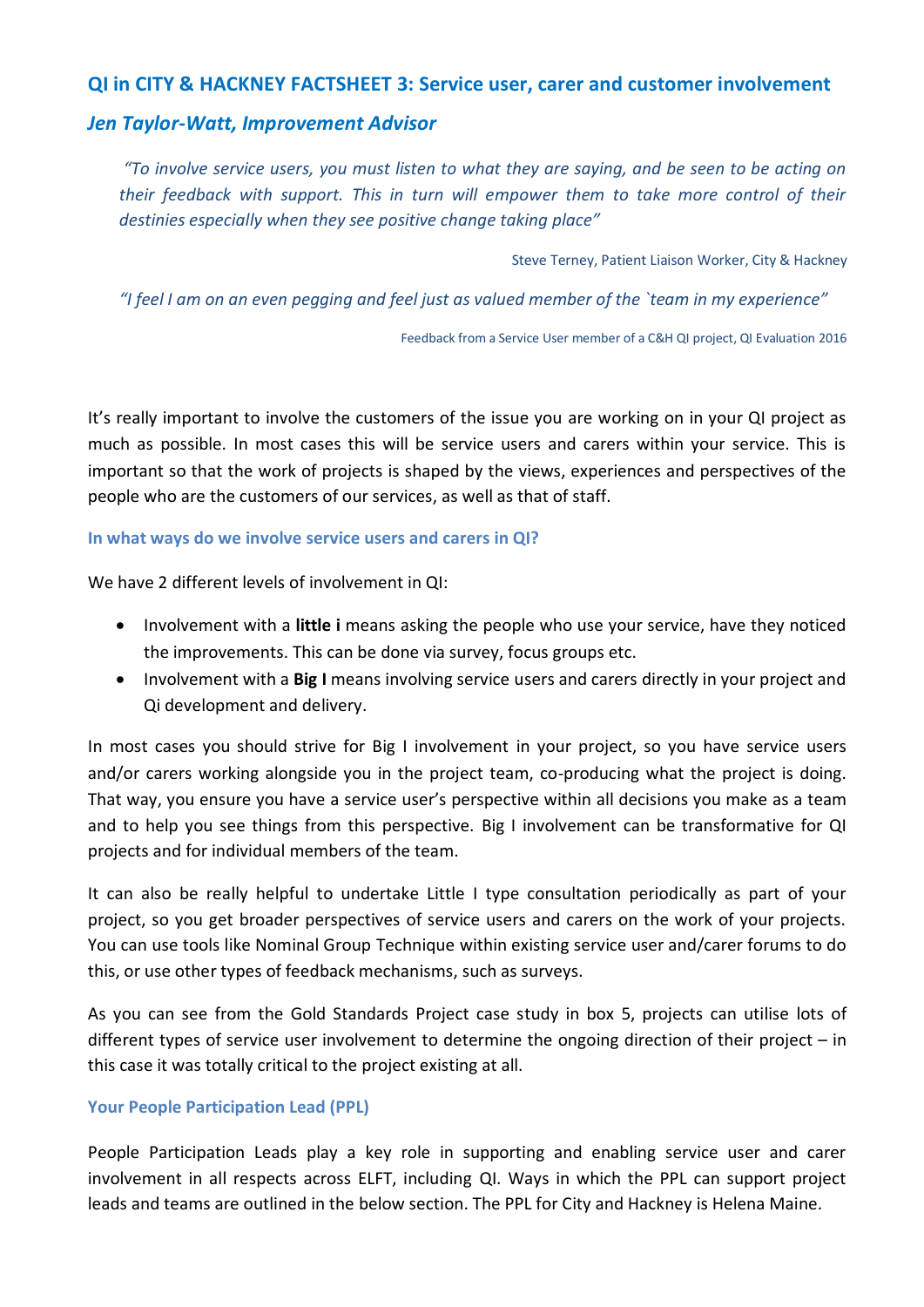#### **Box 5: Case Study – Service User Involvement at the heart of the Gold Standards Project**

The Gold Standards project is focused on improving the environment on Gardner Ward in City and Hackney Centre for Mental Health. We are working on this because being cared for in a positive environment is really important to people's recovery. A project team for this work meets fortnightly and includes the Ward Manager, Life Skills Recovery Workers, Head of Art Therapies, Psychologist, Improvement Advisor **and Big I involvement of a Patient Liaison Worker and a service user, who joins the meeting by teleconference.** 

To understand what the project needed to focus on, the team started with **focus groups with service users**, discussing what was important to them in the ward environment. This identified 10 main areas: safety, being occupied, information, privacy, getting help, homeliness, personal care, supporting recovery, independence and sufficient resources.



To understand whether changes are leading to improvement, **service users are completing surveys about their experiences across these 10 areas**. Gardner Ward's **patient liaison worker, Steve, plays a crucial role in supporting service users to complete the questionnaire**. He comments, "My reasons for getting involved in these projects were that as a long time service user, I wanted to help patients input into improving the experience of being on the ward by empowering them to honestly express how they really feel, and to improve things for themselves and others in the future".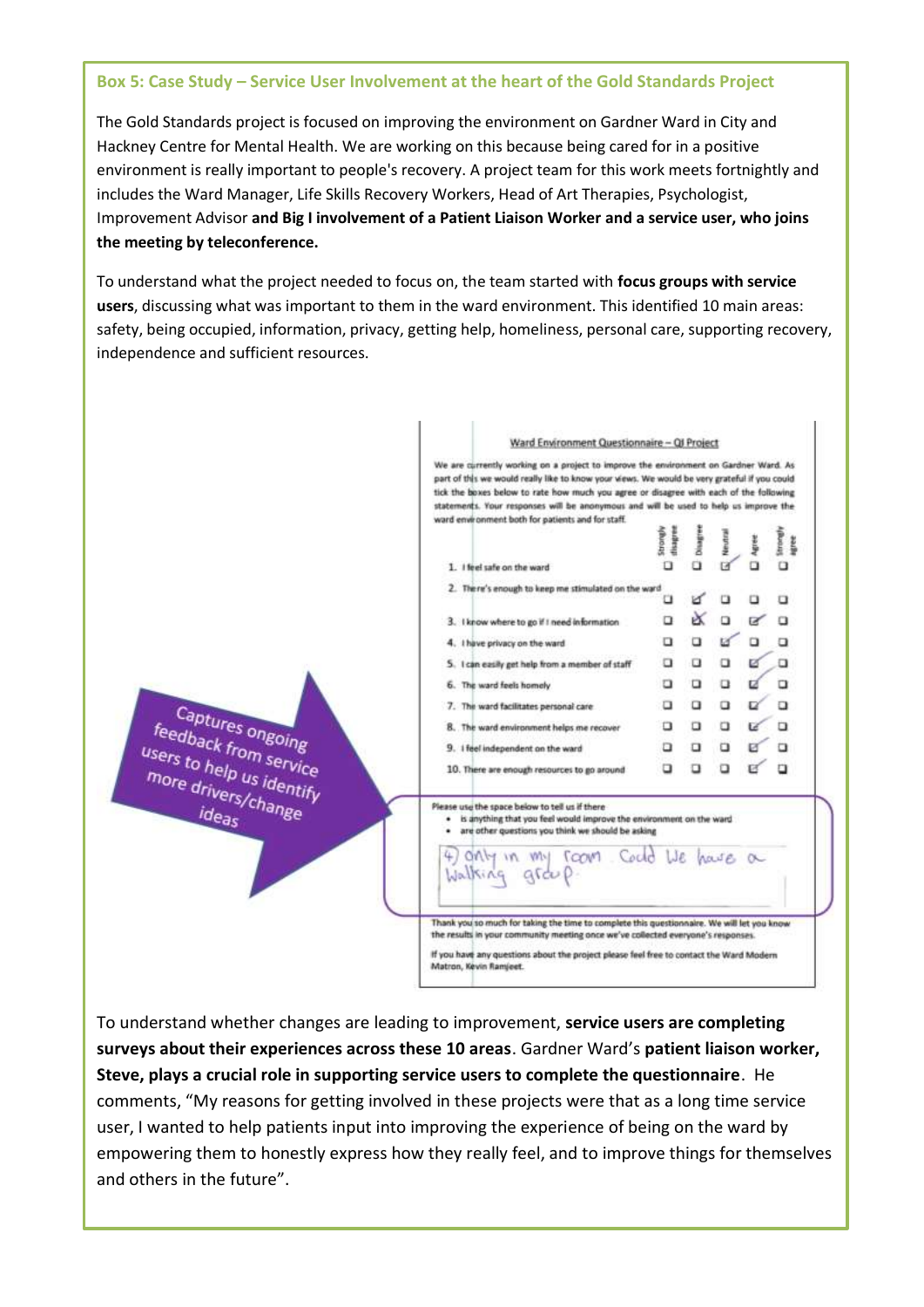# **Tests of change**

So far we have tested a range of change ideas to improve people's experience of care in terms of feeling more occupied, supporting recovery and independence and supporting personal care.

Change ideas have included:

- Introducing Daily Planning meetings to boost engagement in group activities
- Enabling people to occupy themselves on their own through access to materials and support
- Creating a welcome pack of information and toiletries to give people a good experience of arriving on the ward and to facilitate personal care

Whilst in the beginning 52% of people agreed or strongly agreed they were having a positive experience of the environment, this has now increased to 65%. Steve comments, "I am getting positive feedback from patients who have noticed an improvement in their experience of being on the ward and I think they are also empowered by the changes!"



# **Holly Smith, Service User in the Gold Standards Project – My experiences and perspective on being involved in a QI project**

Having been a patient and being on the receiving end of care I wanted to help. I know how much a few small things can make a real difference to someone when they're feeling very vulnerable and being cared for. With small changes it is easy to raise the standard of care on a ward and directly impact a person's experience of being there. Little things can go a long way to helping recovery on a mental health ward.

I also needed something to challenge me straight after being discharged, so I got involved straight away. It meant that my experiences of being a patient on the ward were fresh and I could give a unique perspective of what it is like to be on the receiving end of care and what is good or bad.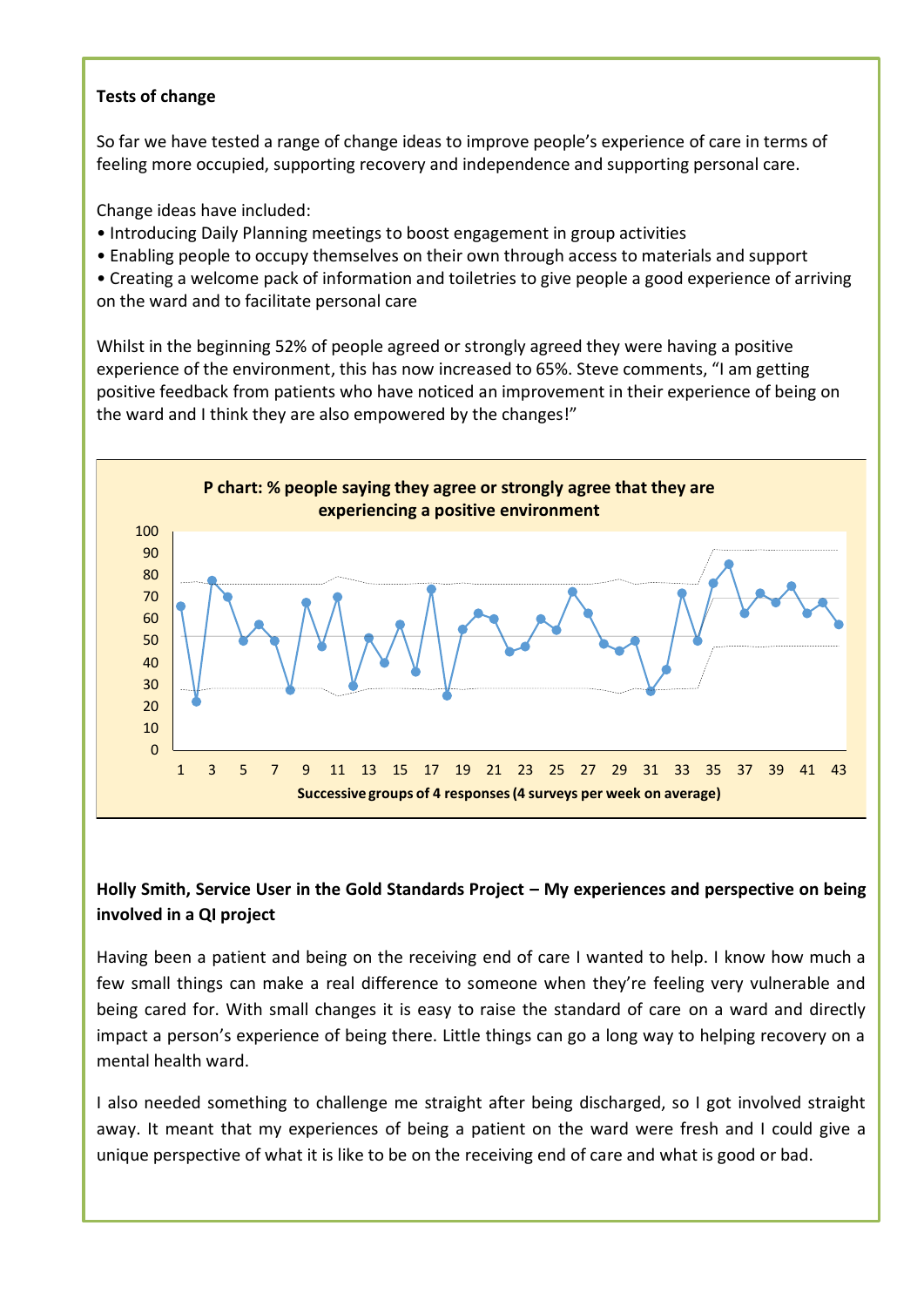As to fitting in this extra work into my schedule – I haven't had any problems. My role is advisory and making sure the aim of the project and perspectives are right. I am able to dial into meetings too, so I don't have to make long journeys to join the team. It's quite flexible.

Professionally I have experience of project management. QI methodology is a little bit different, but it's been very interesting using these methods and there have been occasions in my own job where I have applied them; for example, in planning sessions where there have been loads of ideas floating round and it's difficult to sort them out, I have used nominal group technique with my team and analysed the ideas using an affinity diagram.

Based on my experience of QI, I believe the role of the service user should be reminding the team what the key focus is for their work and what the objectives are of the whole project. Service users can also offer a unique perspective on whether suggestions and changes will actually help, as they know what it's like to be on the receiving end of care. I think this input helps keep the team grounded and remember that they are doing this all to help the service user.

A working example of this on our project has been staff wanting to add magazines in wards. It sounds like a good idea, but some magazines sell ideas of what the ideal body image is, or how you should look, or perhaps buying or having certain things will make you happy, popular or find love.

To a vulnerable person having a tough time on a mental health ward and trying to recover, these subliminal messages are unhelpful. So it is better from a service user point of view to have magazines that focus on positive messages, such as health and wellness, hobbies etc.

My impression of quality improvement in the project I'm involved in is that staff have found and are finding this work incredibly valuable. They are not dictated to from the top. They chose to do the project, and it has all come from them. These are busy frontline staff who are passionate about their work and the care they deliver to patients. I think that's one of the most important aspects of improvement work; staff need to buy in to QI. There's a created and shared responsibility within the project team to keep things going. e.g. safety huddles; these are more likely to succeed due to created responsibility.

It's so important to get service user input in quality improvement work, project teams will find it very valuable. However, it's important to remember that service users cannot be around 24/7 and for the whole duration of an improvement project. Some may only want to help for a certain period of time, and that's OK. It's still great to use them and their skills to help you! You may want a service user to give you feedback on one survey question, or provide ideas for one particular aspect of your project. They may have a particular interest or skill with that you can utilise in the overall project. So, involve them! It'll still be a valuable and rewarding experience for them and you!

**The above was an excerpt from an Interview with Holly. Read the full interview here: <https://qi.elft.nhs.uk/my-quality-improvement-journey/>**

**The earlier quotes from Steve Terney, Patient Liaison Worker, are also from another interview on the QI microsite. Read this here:<https://qi.elft.nhs.uk/an-interview-with-a-patient-liaison-worker/>**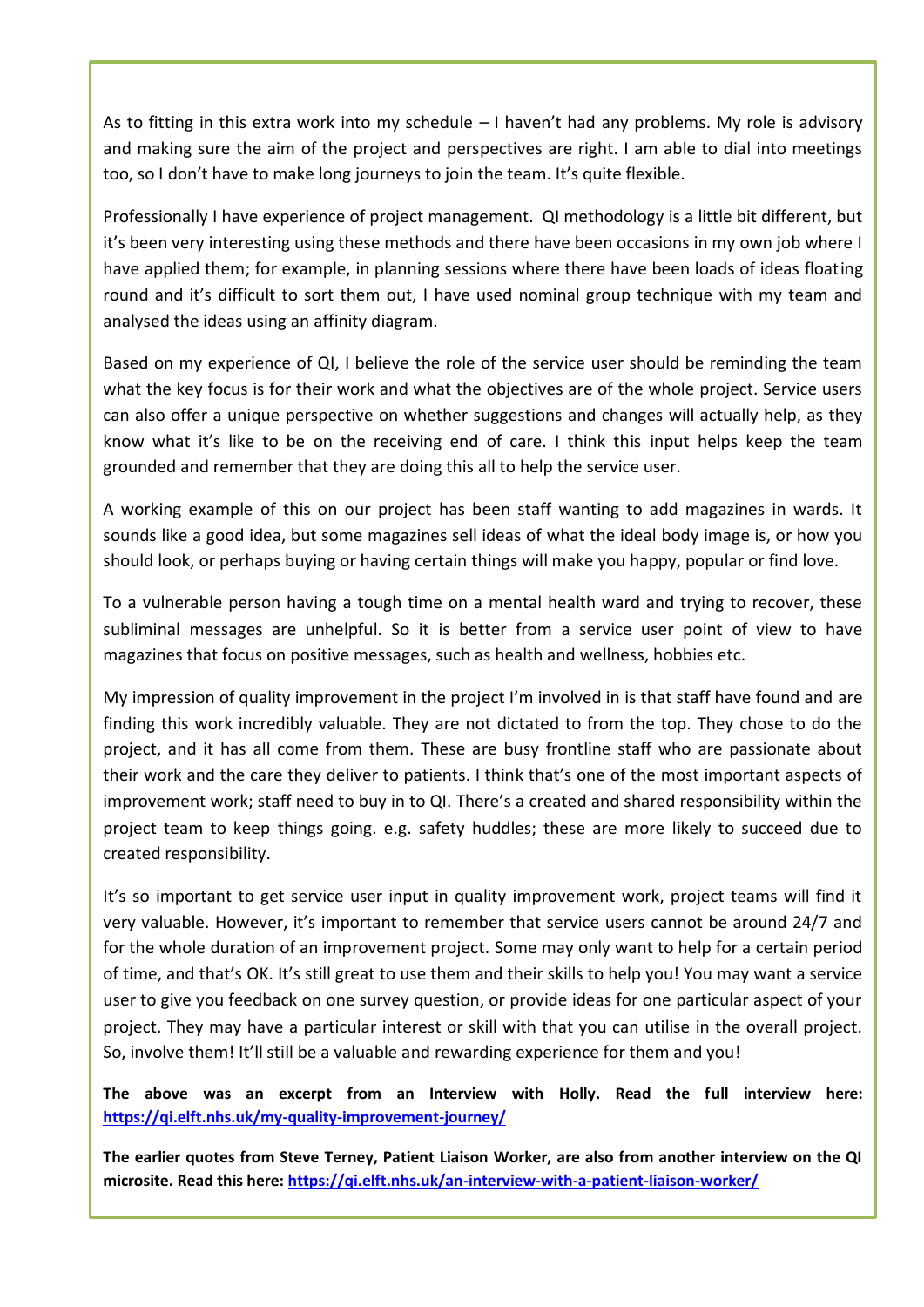## **How to involve service users and carers in QI Projects; process, payment & clearance levels**

The diagram on the following 2 pages illustrates the process project leads can take to identify service users and carers and organise their involvement in QI projects, supported by their directorate and particularly the City & Hackney PPL. Further guidance on the steps noted in the flow chart is below and further information on key points is included afterwards.

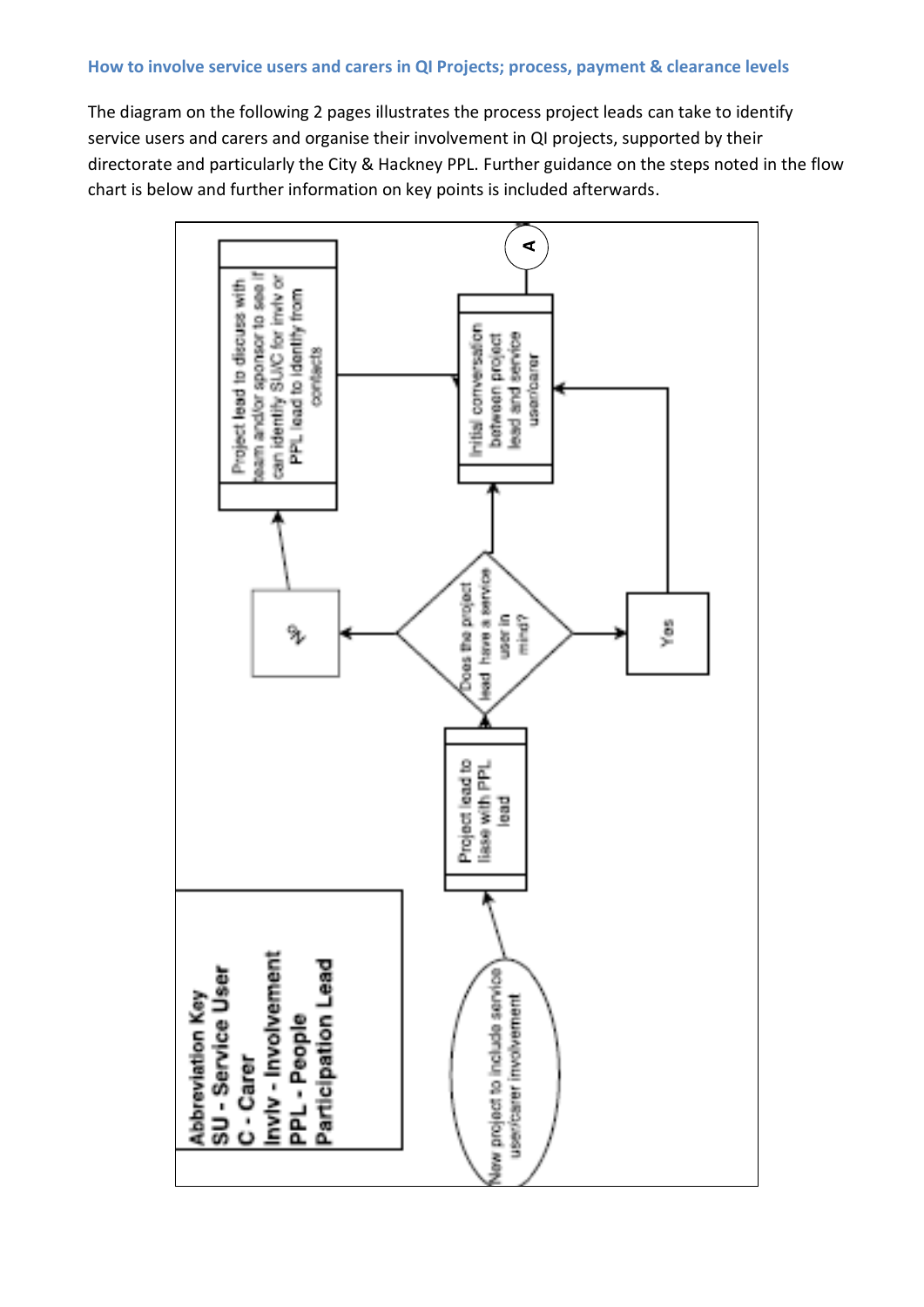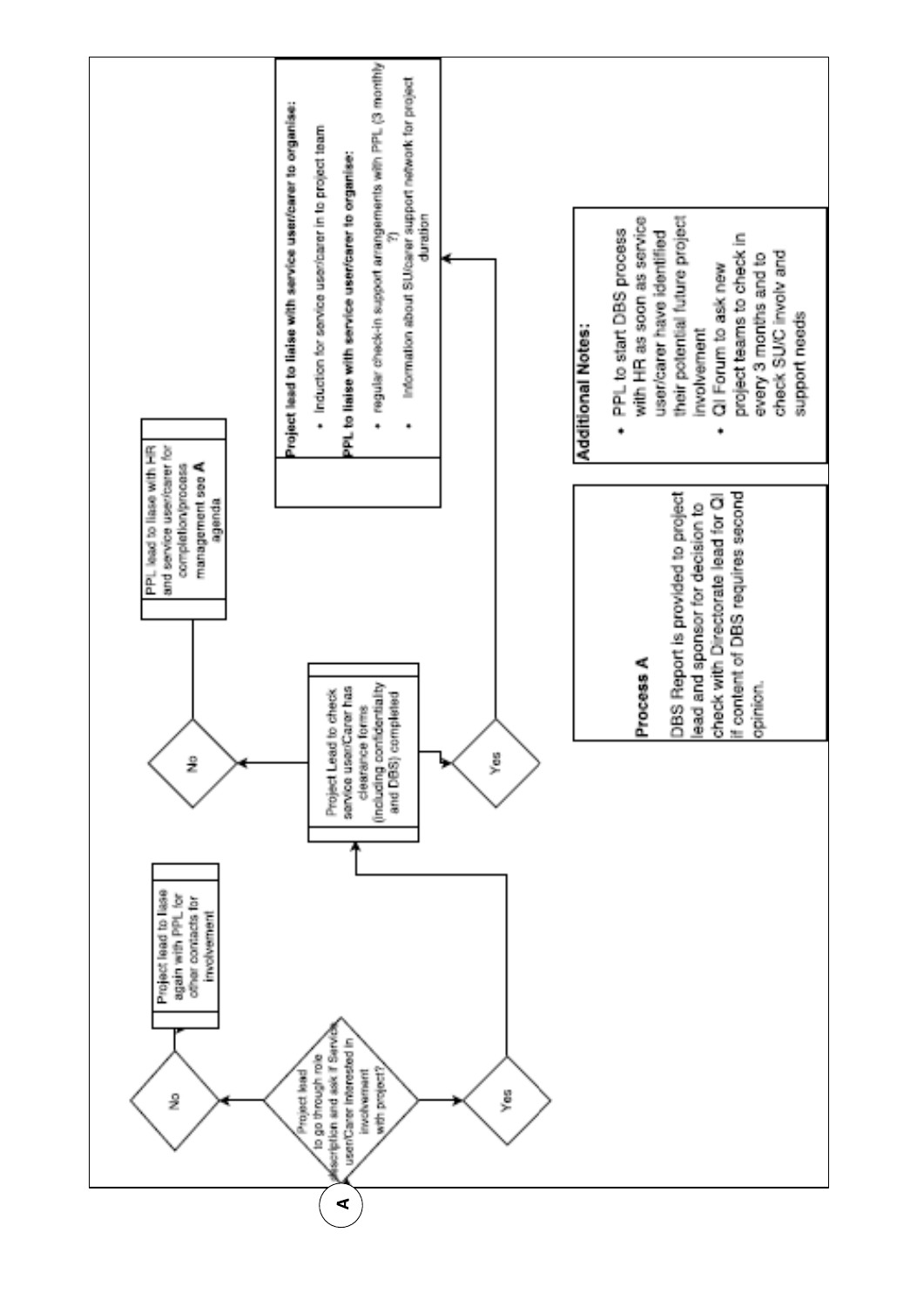# **Key points on how to identify and organise service user and carer involvement in QI projects**

- In general project teams should try to identify a service user to join their QI project, rather than asking the PPL to do this at the outset. This is because it is best for representatives to come from the team that is involved in the project. E.g. if your project is based in EQUIP, then you'll want the perspective of an EQUIP service user or carer and your team will likely be most able to identify someone. If you are having difficulties identifying someone though, the PPL and directorate QI sponsors are there to help you, so get in touch with them.
- Once you've identified someone, a first step is for the project lead to meet with the person to talk to them about the project. You need to let them know things like: what you plan to work on, why you feel it is an important priority for the team and what contribution you think they could make. You also need to hear from them about what they are interested in, what is important to them and what they can commit to. The People Participation Team have put together a short set of questions to cover. Fill this in<sup>1</sup> with the service user if they are happy to be involved and give them a copy of this, so you both know what you've agreed. The PPL can also join you for this first meeting.
	- 1. Project title:
	- 2. Project Leads:
	- 3. Time Commitments:
	- 4. Where will you be based?:
	- 5. Accountability and Responsibility:
	- 6. Payment:
	- 7. Length of project: (e.g. 6 months to be reviewed)
	- 8. Contact/Supervision/Support: (1:1 time, training needs)
	- 9. What do you hope to get from this work?
- Service users and carers involved in QI projects will need to sign a confidentiality agreement and have a DBS check if this hasn't already been carried out. The confidentiality agreement is available here<sup>2</sup>. PPLs will lead on organising DBS checks, so get touch with your PPL to help with this. See further guidance on Clearance Levels below.
- Service users and carers involved in QI projects need to be paid for their time. It is the responsibility of project leads to organise this, but if you have any questions/need help with setting this up, get in touch with your PPL. Please see the further guidance below.
- At the first meeting with the whole team, make sure you spend time introducing everyone and bear in mind all the content will be new, so take things more slowly. At the end of the meeting check in with the service user/carer once others have left to see how they experienced the meeting and check if they want to talk anything through with you. Do this periodically, as you go through the project, so you make it easy for service users/carers to raise questions and/or anything they are finding difficult.
- PPLs will also arrange regular support with them every couple of months for all service user/ carer members of QI projects to provide them with a clear space to share their experiences and address any problems. PPLs will also provide information about SU/carer support networks.

-

<sup>&</sup>lt;sup>1</sup> Template available here:<https://qi.elft.nhs.uk/resource/service-user-and-carer-qi-role-descriptions/>

<sup>&</sup>lt;sup>2</sup> <https://qi.elft.nhs.uk/resource/confidentiality-form/>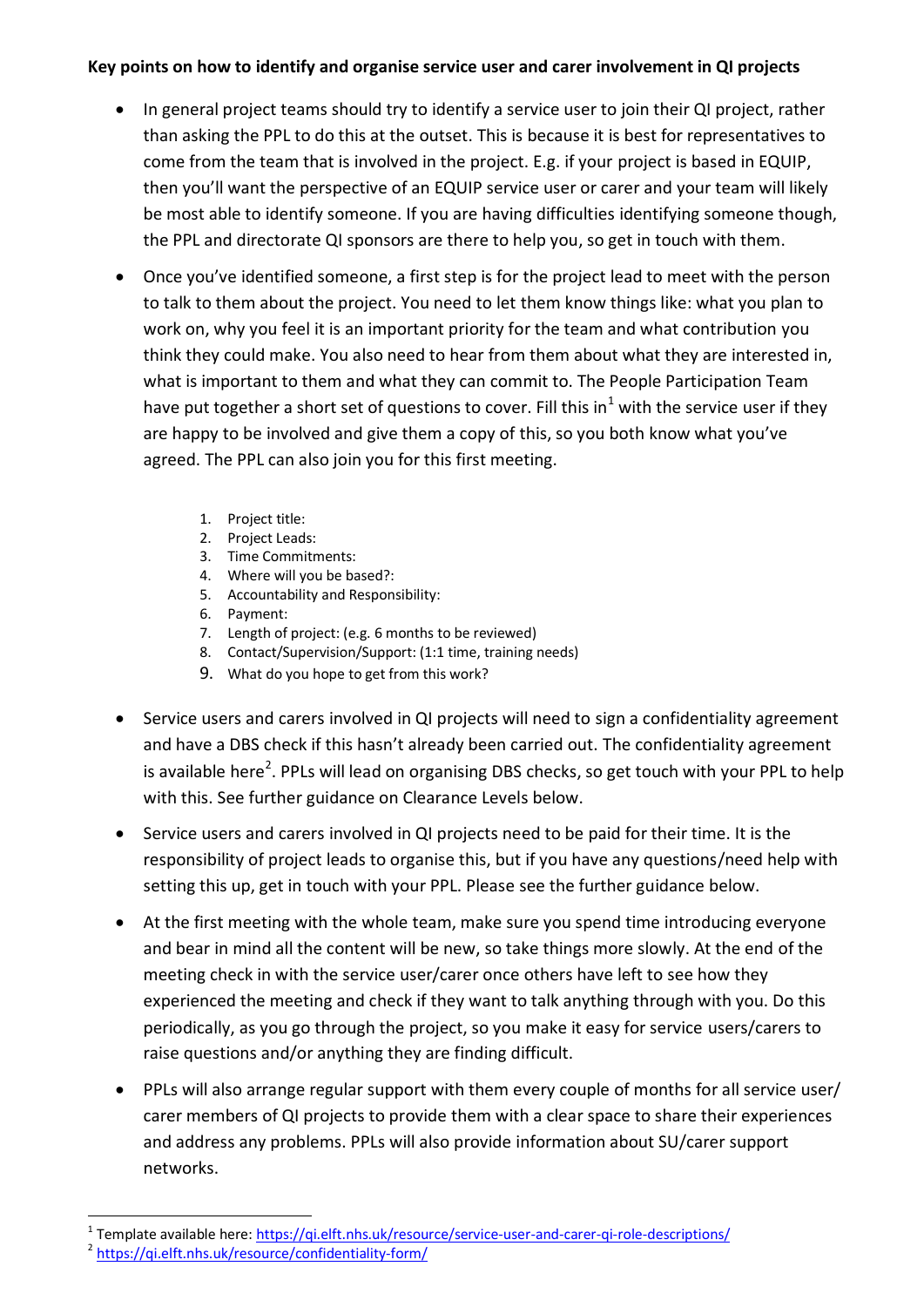## **Organising payment for service user/carer members of QI projects**

Once part of a QI project team, service users and carers need to be paid for their contribution to the work of the team

There are various options for payment for service user/carer time.

## **Option 1- Under Reward and Recognition Policy**

If you are involving service users and carers in any meetings, focus groups or any regular commitment then:

Under 2 hours- £10

Over 2 hours – £20

Payments are made via BACS and no cash payments should be made.

BACS forms and user payment forms are available to download<sup>3</sup>.

# **Option 2- Permitted Work (for people on benefits)**

If you require more and sustained input into a QI project (someone to regularly measure satisfaction on a weekly basis for example) then the People Participation Team can help support the QI project to place someone on Permitted Work (via the Job Centre). Your local PPL is listed on this page.

This allows a service user to earn up to £104 a week (work up to 15 hours a week) without affecting their benefits so that people can be given a regular task or project.

Payments are made via BACS and no cash payments should be made.

# **Option 3 – Employment by the Trust on temporary/bank contract (for those people not on benefit, retired and in employment)**

Initially graded an AFC Band 3 employee.

A temporary bank contract.

This would be regarded as taxable earnings

### **Making payments**

-

All costs related to the above are to be met via budget code related to the host team for the QI project (unfortunately we do not have central funds for this).

All completed BACS and payment forms should be sent to [SUC-payments@elft.nhs.uk](mailto:SUC-payments@elft.nhs.uk) for processing, except Bank payments which will be made in the usual manner.

If you have any questions or problems with these processes, get in touch with your PPL, or Paul Binfield, Head of People Participation.

<sup>&</sup>lt;sup>3</sup> <https://qi.elft.nhs.uk/resource/weekly-payment-form-for-service-users-and-carers/> <https://qi.elft.nhs.uk/resource/bank-details-form-for-service-user-and-carer-involvement/>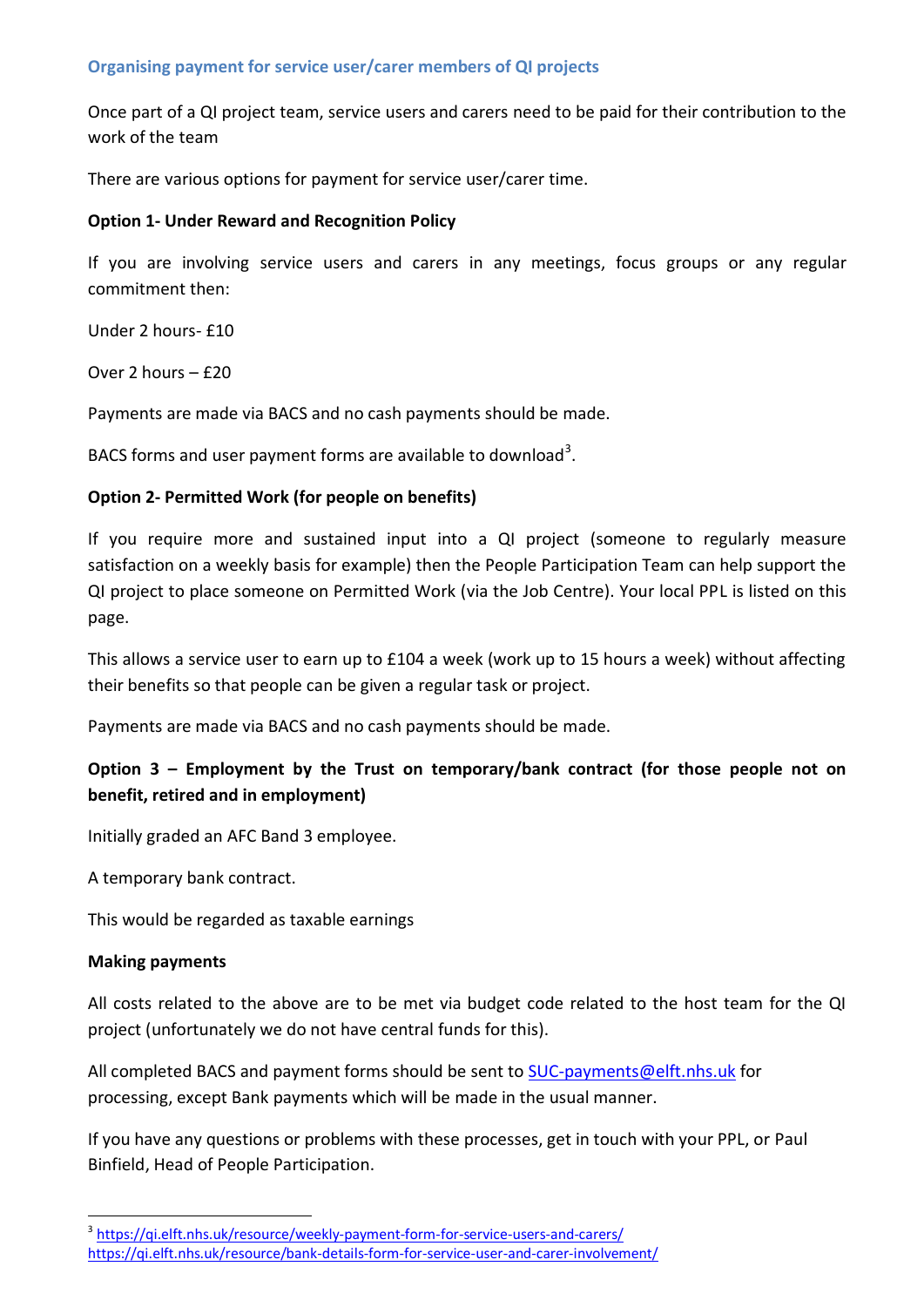## **Managing clearance levels for service user/carer involvement**

The following is taken from a brief guidance document for QI Projects and QI Forums around service user/carer involvement in QI work and the level of clearance/checks required to fit with Trust policy.

We need to organise for the appropriate level of clearance, depending on the sensitivity of information that the person is subject to, as set out in the table overleaf. Project Leads need to review the table to decide on level of clearance required then let PPLs know who will support with organising DBS checks. Templates and instructions are available via hyperlinks below.

Once you have reviewed the below, if you have any uncertainties about the level of clearance required, talk to your project sponsor. If you don't know who your project sponsor is, get in touch with your Improvement Advisor.

Please note, although your current project tasks may be at level 1, you may still want to process a DBS in case this changes in future. It can sometimes be hard to predict what will be involved in your project at the beginning and this will avoid delays/awkwardness if the nature of information changes and becomes more sensitive.

The results from DBS checks will be returned to directorates, who will be responsible for reviewing and making decisions about whether someone can proceed with being involved in the QI project. It is up to directorates to establish appropriate structures and processes for managing this. The costs of processing DBS checks for directorate QI work will be met by directorates.

Please note, this guidance is not designed to replace that related to clinical work within teams. Please see the note after the table about QI involvement, which is closely linked to clinical practice.

| Level                                                                                                                          | <b>Description &amp; Example Tasks</b>                                                                                                                                                                                                                                                                                                                                                                                                                                                                                          | <b>Clearance required</b>                                                                          |
|--------------------------------------------------------------------------------------------------------------------------------|---------------------------------------------------------------------------------------------------------------------------------------------------------------------------------------------------------------------------------------------------------------------------------------------------------------------------------------------------------------------------------------------------------------------------------------------------------------------------------------------------------------------------------|----------------------------------------------------------------------------------------------------|
| $\mathbf{1}$<br>Generic/<br>$\overline{\phantom{0}}$<br>Involvement (no<br>sensitive<br>information)                           | Tasks and project team discussion does not involve any personal or sensitive<br>information, nor 1:1 contact with service users and carers; e.g.<br>Contributing to generic project strategy (discussion of measurement<br>$\bullet$<br>approach, discussion of drivers of problems, change ideas, process mapping)<br>Reviewing/commenting on generic materials (patient information leaflets,<br>$\bullet$<br>template appointment letters)<br>Being involved in sessions at Away Days to promote service user<br>involvement | Confidentiality<br>$\bullet$<br>agreement <sup>4</sup>                                             |
| Handling<br>$2^{\circ}$<br>$\overline{\phantom{0}}$<br>sensitive<br>information<br>&<br>patient<br>identifiable<br>information | Tasks and project team discussion involves handling sensitive/ patient<br>identifiable information and/or 1:1 contact with service users and carers; e.g.<br>Contacting/interviewing service users and carers or carers to get their views<br>$\bullet$<br>on a service (thereby having access to contact information)<br>Hearing case examples of service users and carers' experience of services<br>Having access to patient identifiable data in project datasets or other<br>materials                                     | Confidentiality<br>$\bullet$<br>agreement<br>DBS check $5$                                         |
| $3 -$ Handling<br>patient records<br>(Peer Support<br>Worker)                                                                  | Not usually required for QI projects, but PSW tasks are noted below for<br>information:<br>Have access to RIO, handle patient sensitive info and writing in progress<br>notes                                                                                                                                                                                                                                                                                                                                                   | Confidentiality<br>$\bullet$<br>agreement<br>DBS check<br>Formal role as<br>Peer-support<br>worker |

 4 <https://qi.elft.nhs.uk/resource/confidentiality-form/>

<sup>&</sup>lt;sup>5</sup> Let your PPL know this is needed and they will help with processing this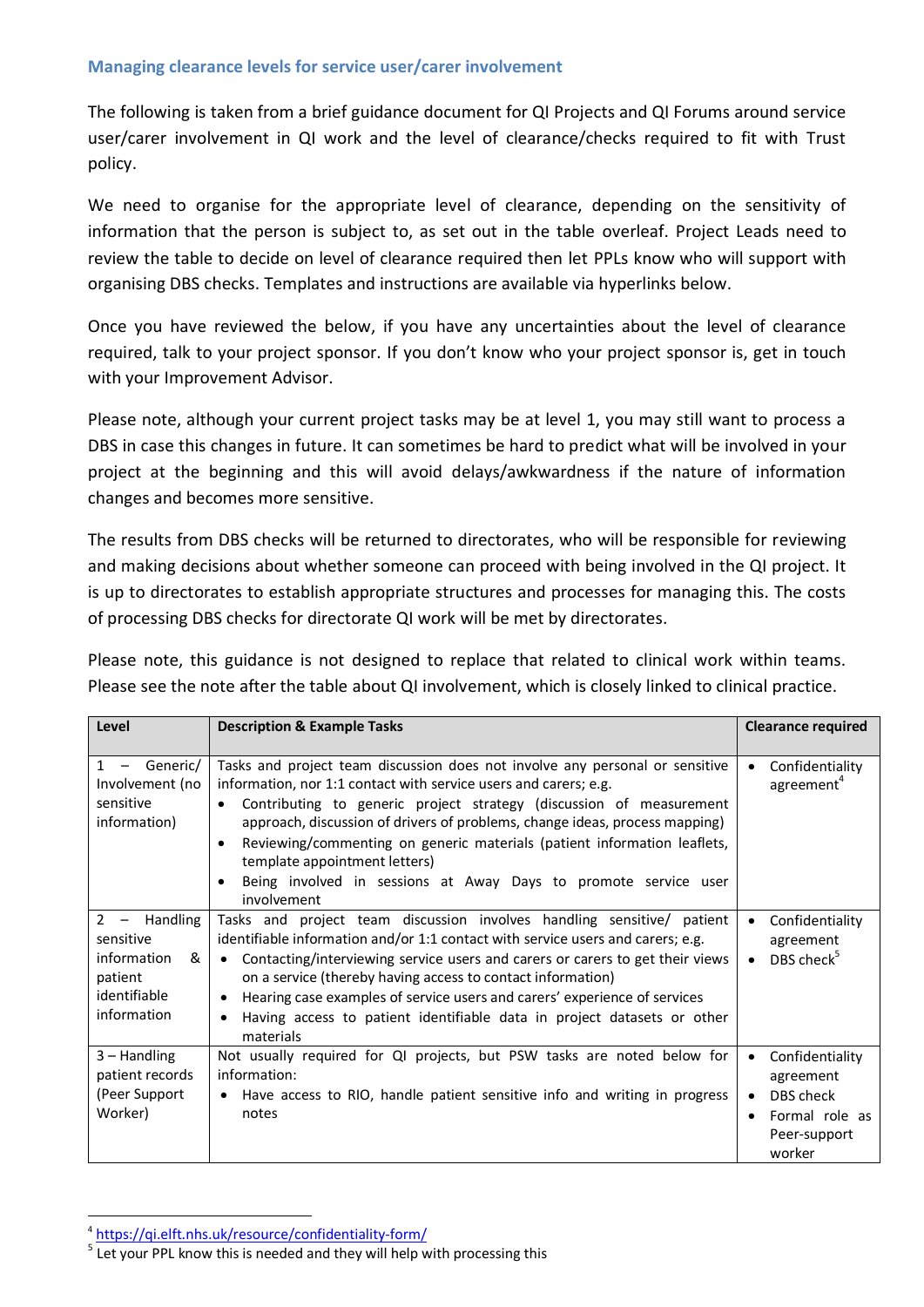## **Service user QI Involvement linked to clinical practice**

Sometimes you may be working with service users, as part of clinical care and include discussion linked to QI projects; for example, running discussions during ward community meetings about experiences of violence and aggression. In these cases, because the nature of involvement is part of standard clinical practice, it is unlikely you will need to get service users to complete formal written confidentiality agreements, but you should instead follow your normal clinical protocols (e.g. requests that service users not to discuss others experiences outside of a therapy group, etc).

In all such cases it is good practice to be clear about how feedback/content of discussion will be used in relation to the QI project; e.g. that notes of themes from the safety discussion will be kept for us to learn from, but these won't be attributed to individuals. You should also make clear that involvement in this consultation is voluntary.

Where a current service user or carer within a clinical setting is intended to be directly involved with a project team as a core ongoing project member, working directly with materials as part of a QI project team role, then confidentiality would need to be obtained as suggested above. If in doubt around the need for a confidentiality agreement or enhanced DBS checks the project sponsor needs to be contacted.

### **Supportive service user and carer involvement**

*Since meetings were alien to me, I really did not know the "rules" of a meeting and felt I couldn't leave the room when I needed to* 

*A simple matter: meeting rooms not being very welcoming with no windows and dark rooms*

*I didn't have any personal reference or training to know how to behave and I felt like an actor, not truly being myself.*

*I feel this is positive work and we should not have to feel like its "Them and Us", these barriers are slowly eradicating. It's "Us and We", staff, service users and carers are all looking after the mental health and emotional wellbeing of each other. I found the interactions are wonderful and very positive. It is about being human and thinking outside of the box.* 

### Feedback from service users on experiences in QI projects - Trustwide

As with elsewhere in the Trust, within QI projects it's important to reflect on how to effectively support service users and carers well within your project team. Above are some comments from service users across the Trust, which reflect both positive and negative experiences and should prompt some thinking. Below are some key principles and tips to bear in mind, based on our learning over the first 3 years of QI.

It is acknowledged that many of these will be common-sense to staff - but at the same time, it can be easy to slip up sometimes and forget about them when we're busy and they make a real